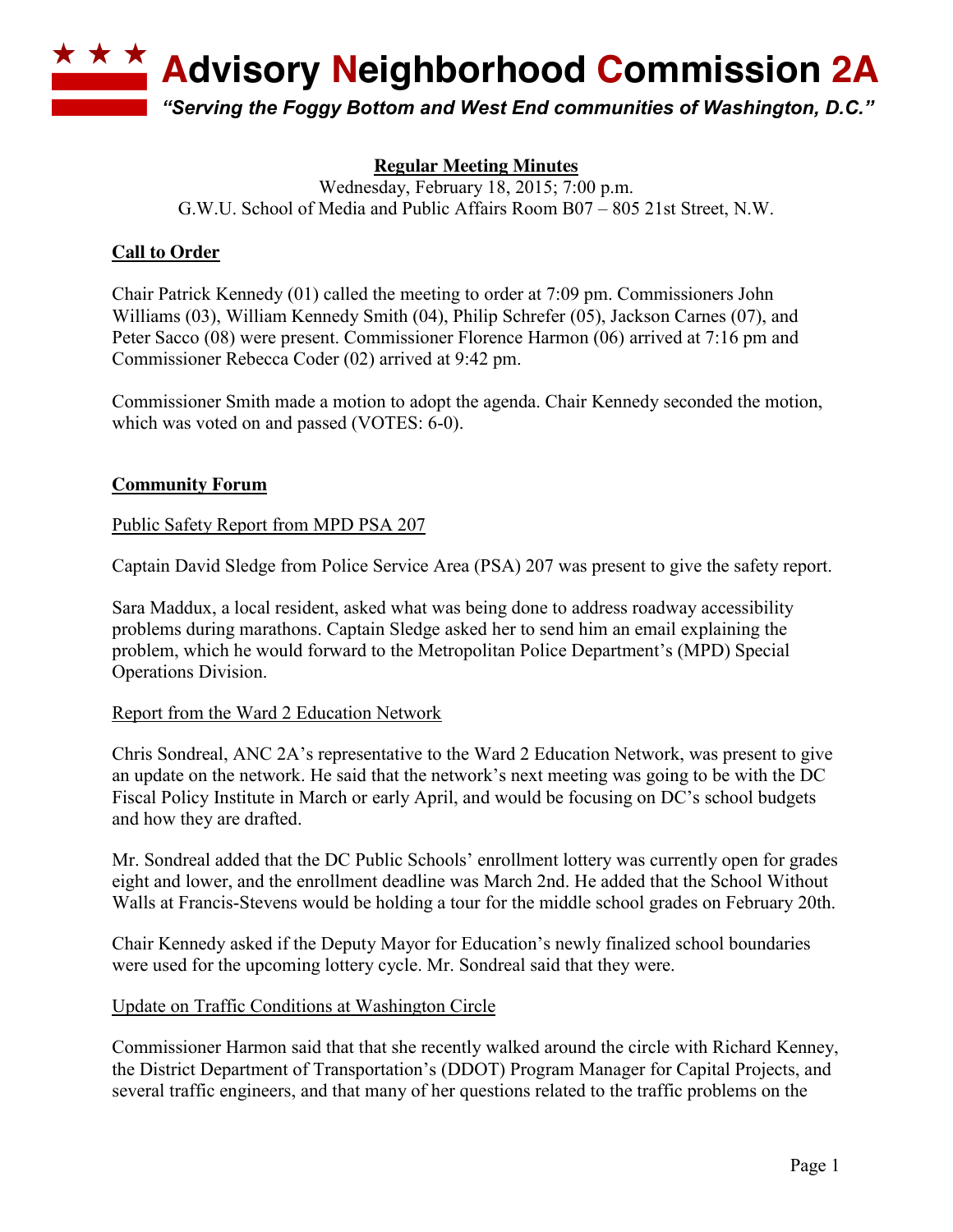circle were answered. She added that there was a proposal mentioned to take away parking spaces on 23rd Street across from GW Hospital to alleviate traffic problems when turning on to the circle.

Howard Biel, a local resident, suggested that Chair Kennedy make sure that a representative from DDOT would attend the March ANC meeting.

Chair Kennedy reiterated DDOT's determination to not install a crosswalk at 22nd Street and New Hampshire Avenue.

Commissioner Sacco asked if DDOT was still working on the traffic lights at the intersection of K Street and 24th Street. Commissioner Harmon said that the work had been completed.

Commissioner Williams suggested changing the north side of the 2400 block of K Street to reflect the traffic patterns on the south side of the block with two driving lanes during the day and one driving lane and one parking lane at night. He said that this would help alleviate the vehicle backup on the K Street service road.

### Update on the Pennsylvania Avenue / Rock Creek Bridge Rehabilitation Project

Chair Kennedy said that DDOT had agreed to make 26th Street a one-way street in the northbound direction, with 2 vehicle lanes and 1 parking lane, between Pennsylvania Avenue and M Street, for the duration of the bridge construction. He said that this would help improve traffic flow as a result of the bridge detour. He added that DDOT was probably going to request the ability to work during Saturdays, and that the ANC would continue to work with DDOT on the matter.

#### Report from the Office of Ward 2 Councilmember Jack Evans

Kevin Stogner, the General Counsel for Councilmember Jack Evans, was present. He encouraged attendees to share their views regarding specific DC government agencies during the DC Council's upcoming agency oversight hearings.

#### **Regulatory Agenda**

Discussion Regarding the Extension of the G.W.U.-Funded Fellowship for School Without Walls at Francis-Stevens Past the 2014-2015 School Year

Commissioner Harmon passed out a resolution she wrote on the matter.

Commissioner Harmon provided background information on GW's fellowship with the School Without Walls at Francis-Stevens, and Naamal De Silva, the current fellow. She said that the Zoning Commission's order regarding the fellowship stated that the fellowship would only last for one year.

Lee Granados, the President of the Home and School Association (HSA) at Francis-Stevens, said that Ms. De Silva started working with the school last spring on grants, securing outdoor picnic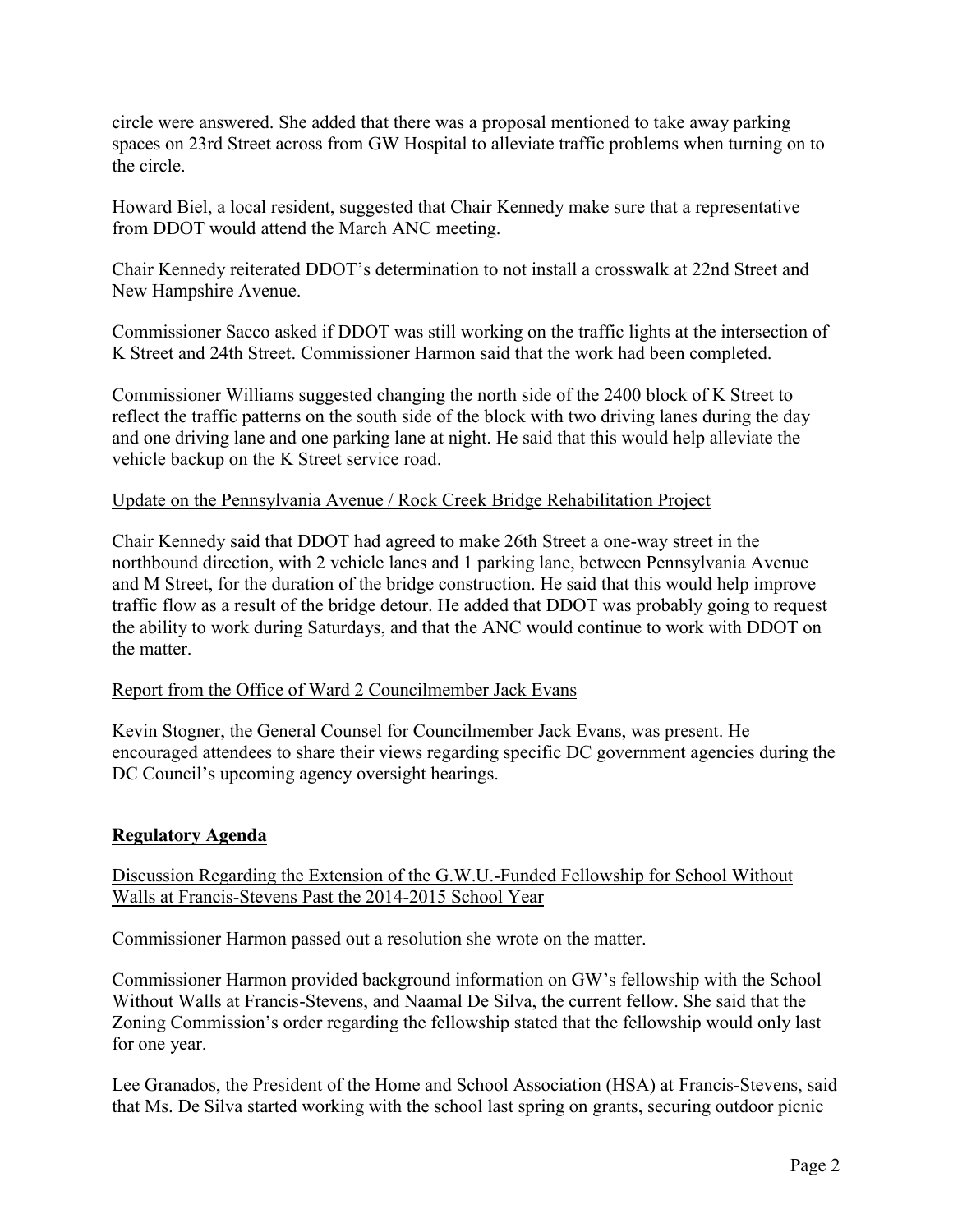tables, and creating a lending library. She said that the HSA had seen an incredible value with the position, and thus the HSA hoped to continue the fellowship for another year and to eventually make it a permanent fellowship. She added that, in her previous conversations with John Ralls, a Senior Advisor for GW's Division of Operations, the two thought that the continued fellowship could be a collaborative community effort where multiple different organizations would fund it.

Commissioner Harmon read the enacting clauses of her resolution aloud.

Commissioner Harmon made a motion to adopt the resolution, with an amendment that the Chair be given discretion to add language to the resolution regarding securing community funding to make the fellowship permanent. Commissioner Williams seconded the motion, which was voted on and passed (VOTES: 7-0).

Discussion of a Resolution Regarding the Addition of the "Kennedy Center" Name to the "Foggy Bottom-GWU" Metro Station

Commissioner Smith provided background information on a letter that former Commissioner Armando Irizarry previously sent to the Washington Metropolitan Area Transit Authority (WMATA), requesting that the Kennedy Center name be added to the Foggy Bottom station name. Commissioner Smith said that he wanted to reinforce the intent of the letter in the form of an ANC resolution.

Commissioner Sacco read the enacting clauses of a resolution Commissioner Smith wrote on the matter aloud.

Commissioner Williams said that DC needed to adopt shorter station names, adding that other cities have significantly shorter station names.

Chair Kennedy went over the history of the station naming process in the WMATA system and the recent 19 character limit that WMATA adopted for new station names.

Commissioner Smith made a motion to adopt the resolution. Commissioner Carnes seconded the motion, which was voted on and passed (VOTES: 7-0).

### Discussion of the Zoning Administrator's Determination Regarding the Eligibility of the River Inn (924 25th St.) to Add a Sidewalk Café in Public Space

Conrad Cafritz, Chairman of Modus Hotels, the owner of the River Inn, was present to give an overview of the hotel and answer any questions regarding the hotel's proposal to add a sidewalk cafe to the front of the hotel property. He said that his intent was to add 28 seats and 7 tables in front of the hotel.

In addressing the community concerns regarding the recent determination from the Zoning Administrator, Mr. Cafritz said that the current Zoning Administration reviewed the previous determination of a former Zoning Administrator and said that the previous determination was wrong. Mr. Cafritz said that the current determination was based on the fact that the sidewalk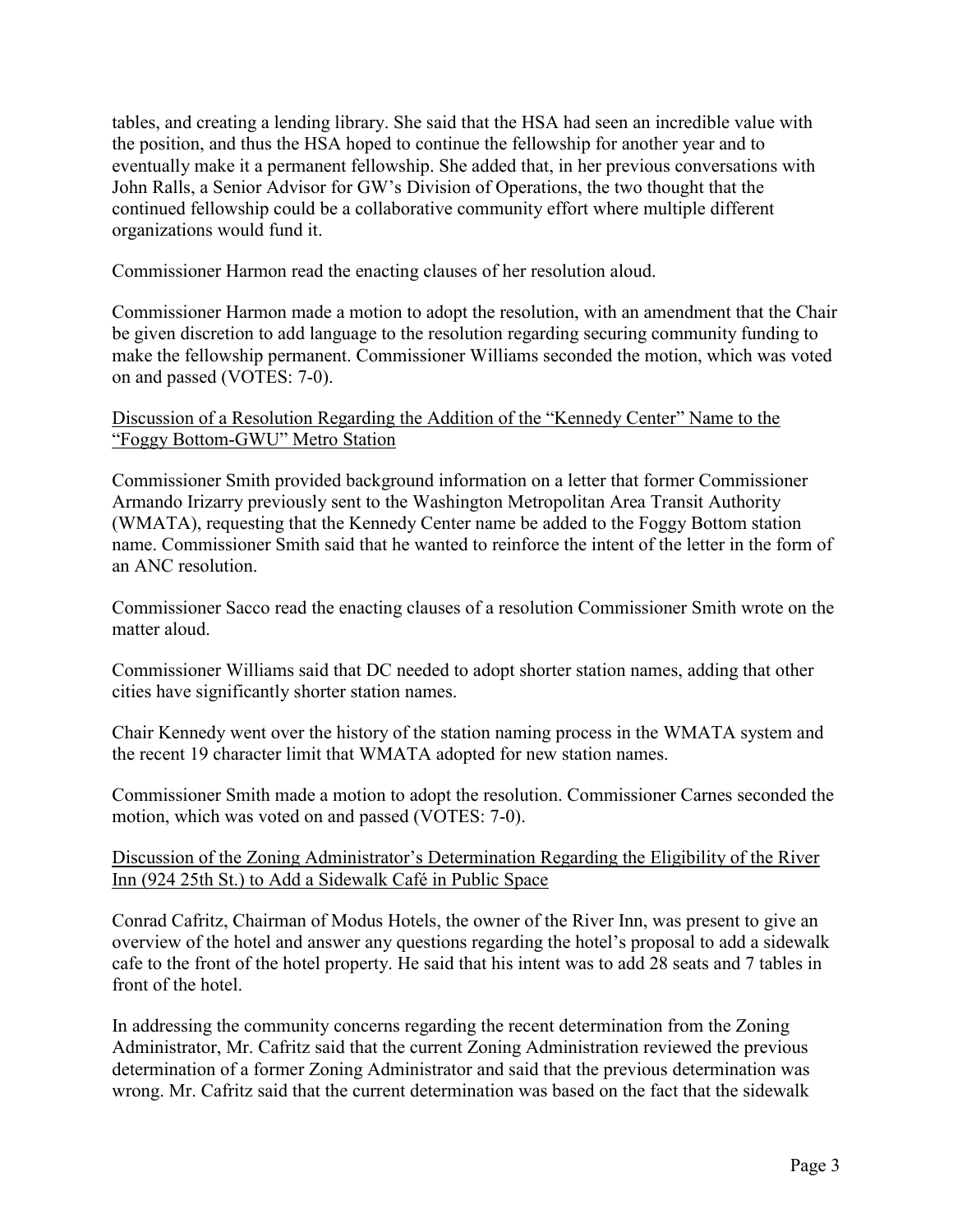cafe was in public space and not inside of the building. He said that because the cafe was in public space, it was not subject to previous zoning restrictions as a result of the creation of the Foggy Bottom Historic District.

Mr. Cafritz then said that the community would have plenty of time to give its input to DDOT's Public Space Committee regarding the public space application.

Michael Fonseca, the Counsel for Alcoholic Beverage Regulation Administration matters for the hotel, was also present. He went over the history of the hotel's previous Alcoholic Beverage Control (ABC) Board applications and public space applications. He added that the request for a change to the hotel's alcohol license was back in front of the ANC because of the new determination from the Zoning Administrator.

Chair Kennedy said that the hotel's alcoholic license application would be considered by the ANC at the March meeting, and that tonight's meeting was specifically focusing on the new determination from the Zoning Administrator.

Commissioner Williams said that the protection of the Foggy Bottom Historic District was his number one priority, and that he thought that the hotel was not officially part of the historic district.

Commissioner Harmon said that she made a connection between this matter and the ANC's recent actions regarding an illegal sign installed at the Hilton Garden Inn. She said that she had concerns with how DC's Department of Consumer and Regulatory Affairs (DCRA) and Holland & Knight had handled that particular case.

Chair Kennedy went over the exact timing of when the Zoning Administrator's determination was made publicly available on the DCRA website. Commissioner Sacco said that it was unacceptable that the Zoning Administrator's determination was not made publicly available until earlier this week.

Sara Maddux suggested involving DC's new Attorney General in the process.

Marina Streznewski, the President of the Foggy Bottom Association (FBA), spoke on behalf of FBA's Executive Board, saying that the board was concerned about issues regarding increased noise as a result of the sidewalk cafe. She added that noise issues had increased in the historic district over the past few years.

Mr. Cafritz urged the ANC to retain counsel regarding the Zoning Administrator's determination, given the community concerns raised regarding the determination. He added that the clientele at the hotel was usually 35 and older, and thus there should not be any concerns about the cafe turning into an outdoor nightclub.

Mr. Fonseca said that the hours proposed in the alcoholic license application for the cafe would be until 9 pm during the weekdays and 10 pm on weekends. He added that the hotel was not seeking an indoor or outdoor entertainment endorsement, so the noise created from the cafe would be minimal.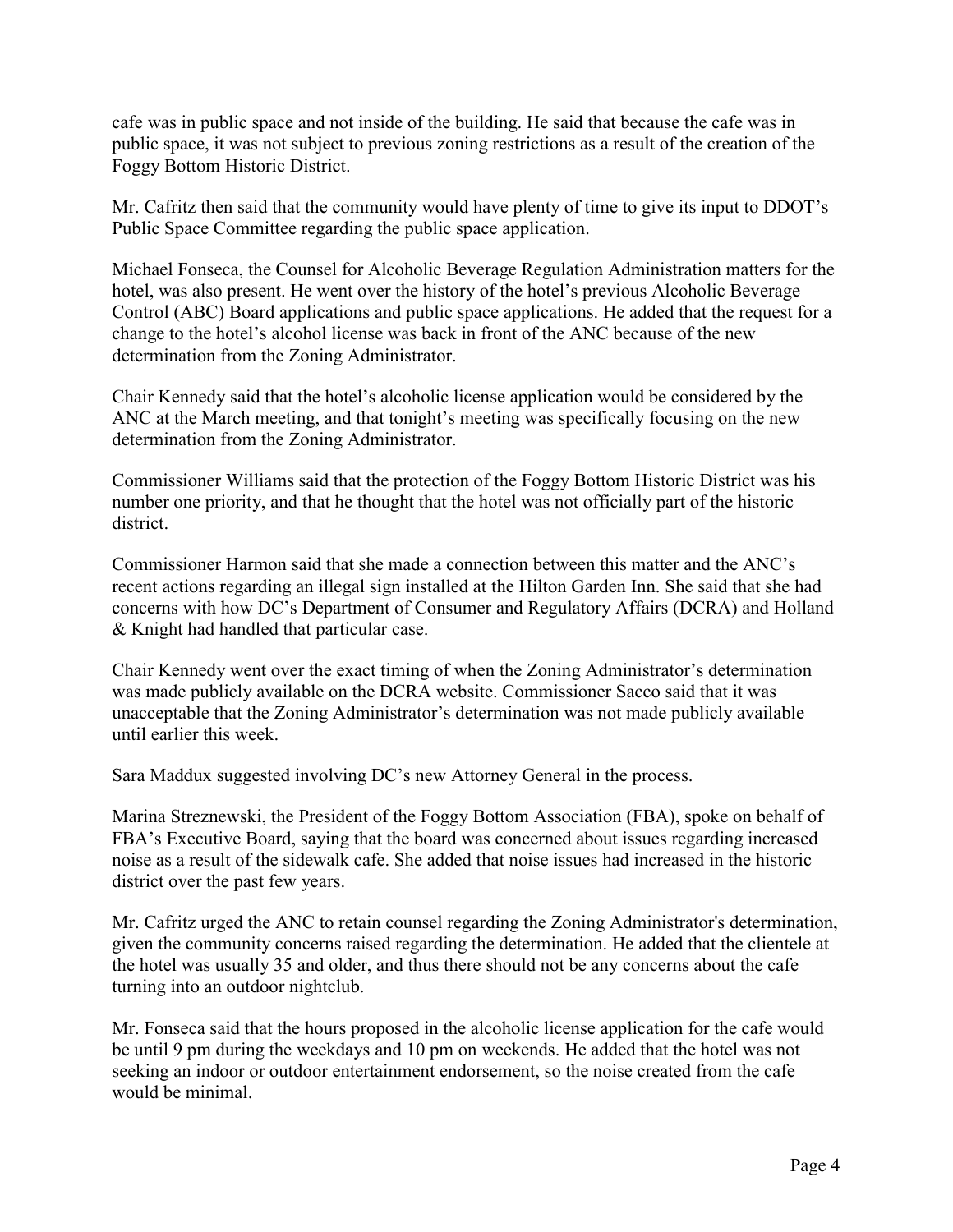Commissioner Smith said that since the ANC had two conflicting Zoning Administrator determinations on the matter, the ANC needed to retain counsel to check on the matter.

Chair Kennedy made a motion to authorize the ANC to set aside \$2,000 to retain legal counsel regarding the Zoning Administrator's decision and to authorize the Chair to file an appeal based on the counsel's findings. Commissioner Williams seconded the motion, which was voted on and passed (VOTES: 7-0).

#### Presentation by the Honorable Muriel Bowser, Mayor of the District of Columbia

Mayor Bowser was present. She first talked about the upcoming budget engagement forums, which would be starting the next day. She explained that the DC government had an \$80 million budget gap for the current fiscal year and a larger one for the next fiscal year, and talked about how the DC government would address the budget gaps. She also talked about her recent administrative appointments, including the City Administrator and the city's Deputy Mayors.

In regards to Ward 2 matters, Mayor Bowser said that she had been in contact with Councilmember Evans regarding the budget priorities for Ward 2.

Commissioner Schrefer asked about the high administrative salaries in the DC government. Mayor Bowser said that the salaries for her administrative appointments had been estimated to be approximately five percent smaller than the previous administration, and that she was recruiting highly qualified people.

Commissioner Harmon thanked Mayor Bowser for her work on finalizing the Stevens School project. She said that the ANC was in continual communication with the developers for the project. Commissioner Harmon also talked about the problems with the recent determination from the Zoning Administrator regarding the River Inn not being made publicly available in a timely manner.

Commissioner Smith talked about the problems that the ANC was having with the multiple homeless encampments in the neighborhood. He asked for advice on approaching the issue with the DC government. Mayor Bowser said that she wanted to touch base with the DC government's task force that works on homeless encampments. She added that the city ultimately had to change its approach to solving homelessness, adding that the DC government was working towards a plan to end family homelessness by 2018 and chronic homelessness by 2025.

Marina Streznewski talked about the need to replace ordinary trashcans with trash compactors in order to control the city's rat population.

Commissioner Carnes talked about the need to secure funding for the construction of a second entrance to the Foggy Bottom Metro station. Mayor Bowser talked about WMATA's long-term "Momentum" plan, adding that she did not see the second entrance moving forward until a few years later.

Presentation Regarding the Proposed Merger Between PEPCO and Exelon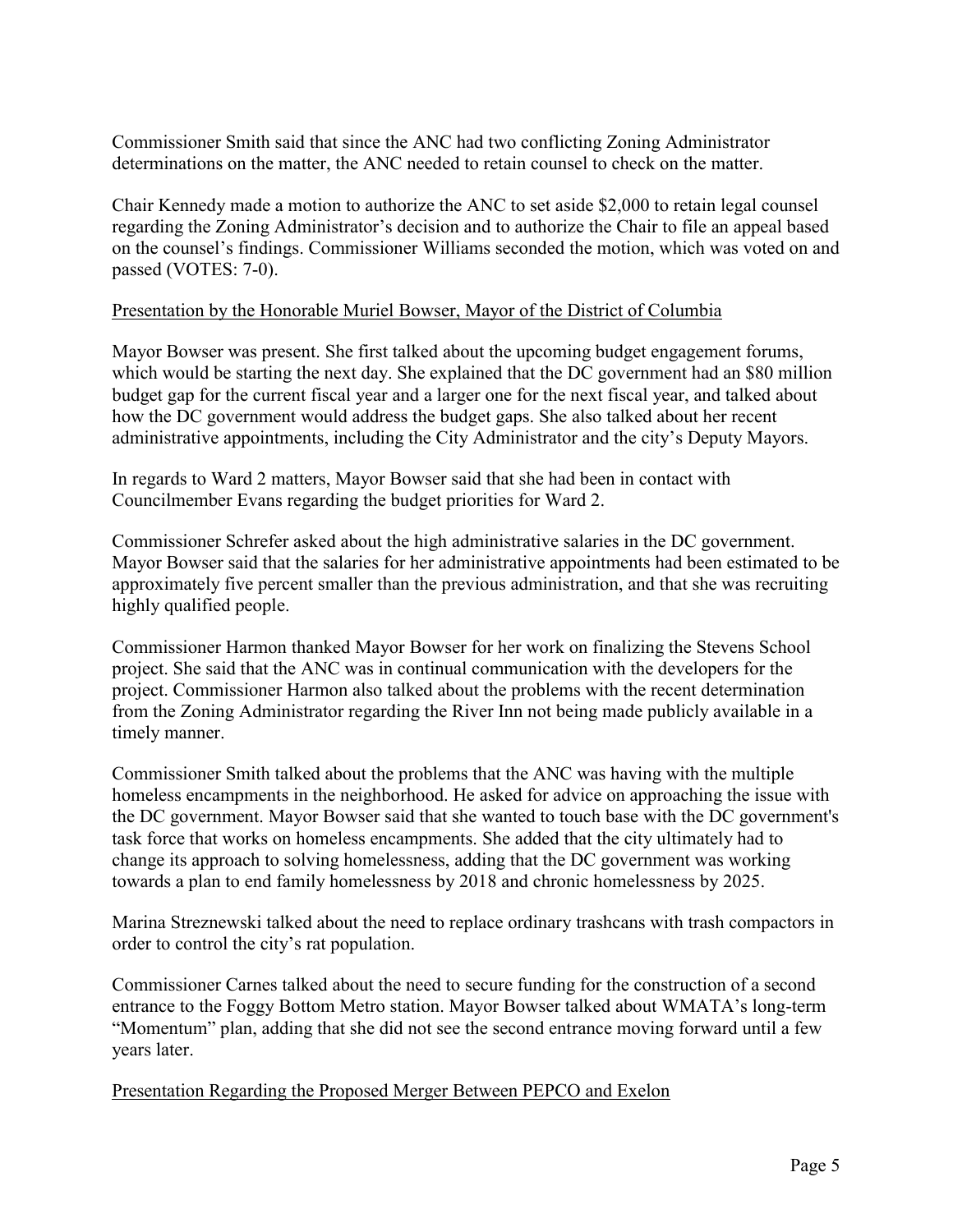Cheryl Morse, a Consumer Outreach Specialist for DC's Office of the People's Counsel, was present. She first gave an overview of the Office of the People's Counsel and what it did.

Ms. Morse then gave an overview of the Exelon company and its current holdings, as well as an overview of the company's application to acquire Pepco Holdings. She said that the Office of the People's Counsel was opposing the merger, arguing that it would hurt DC ratepayers. She added that Exelon had not agreed to follow Pepco's previously adopted rate control policies.

Ms. Morse said that Exelon was slowly addressing her office's concerns, adding that the company had recently submitted a new application that stated that Exelon would be able to meet Pepco's reliability requirements.

Ms. Morse encouraged ANC 2A to submit a resolution regarding the matter to DC's Public Service Commission by April 29th.

Marina Streznewski asked about Exelon's reliance on aging nuclear infrastructure. Ms. Morse said that her office's position was that DC did not and would never rely on nuclear energy, and thus DC should not be funding Exelon's upgrades for aging nuclear infrastructure.

Commissioner Smith asked what the Office of the People's Counsel was looking for the ANC to mention in a resolution. Ms. Morse suggested that her office could help in crafting a resolution. She added that the ANC should pass a more generalized resolution, as Exelon's commitments to the DC government were continually changing as the approval process proceeded.

#### Updates on DDOT Matters from Richard Kenney

Richard Kenney, the Program Manager for Capital Projects for DDOT, arrived and gave a quick overview of the DDOT matters in the neighborhood.

With regards to the Washington Circle traffic conditions, Mr. Kenney said that the signalization process at the intersection of 24th Street and K Street was complete, and that the temporary signals currently placed at the intersection were in the process of being removed. He added that the request for light shields to be installed along New Hampshire Avenue would be completed by the end of the week.

Mr. Kenney also talked about his recent site walk with Commissioner Harmon to hear concerns and to discuss areas of enforcement that MPD needed to concentrate on. He said that, for the most part, DDOT was at the end of the capital project for Washington Circle.

Commissioner Smith talked about the traffic problems at the intersection of New Hampshire Avenue and Washington Circle, adding that one suggestion to address the problems was to add a "Right Turn on Red" signal at the intersection. In response, Mr. Kenney said that the new Washington Circle signal configuration was designed to prioritize traffic on 23rd Street and Pennsylvania Avenue.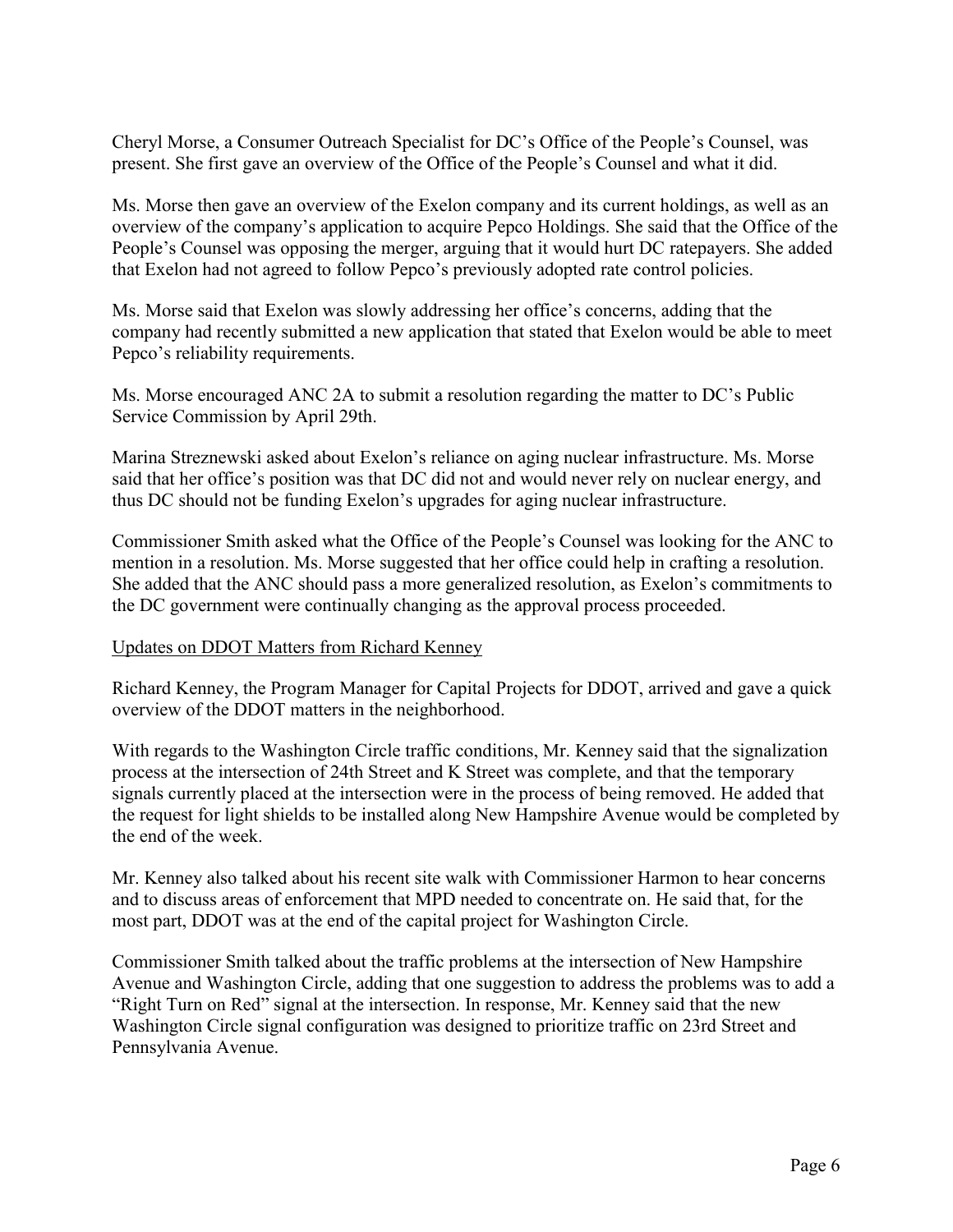With regards to the ANC's previous request to install a crosswalk at the intersection of 22nd Street and L Street, Mr. Kenney said that the request was given great weight, and that, given the complexity of the intersection and the fact that there were safety concerns as a result of New Hampshire becoming a two-way street, the request was denied.

With regards to the Pennsylvania Avenue bridge project, Mr. Kenney said that the detour on to 26th Street would be restored to its original condition at the end of the project.

Update on the Status of McFadden's Restaurant & Saloon (ABRA-060591, 2401 Pennsylvania  $Ave.$ )

Chair Kennedy said that the ABC Board recently approved the owner of McFadden's' request to put the establishment's alcohol license into safekeeping. He said that the future owners of the license had not yet been determined. He added that the ANC's settlement agreement would carry forward with the license to the new owners.

Consideration of Follow-Up Action Regarding the Commission's Protest of an Application for a New Class CR license by West Wing Cafe (2400 M St, ABRA-097022)

Chair Kennedy said that the applicant had agreed to shorten their operating hours. Commissioner Coder went over the revised hours on the application.

Chair Kennedy made a motion to withdraw the ANC's previous protest of the West End Cafe's license application. Commissioner Sacco seconded the motion, which was voted on and passed (VOTES: 7-0).

Commissioner Coder made a motion to support the new application reflecting the changed hours and a stipulated license for the applicant. Commissioner Smith seconded the motion, which was voted on and passed (VOTES: 8-0).

### Request for a letter of support regarding the 2015 staging of the "Marine Corps Marathon" (October 25, 2015)

Mark Williams, the Operations and Security Coordinator for the Marine Corps Marathon, was present. He said that this was the marathon's 40th year, and that the organization was proposing to use the same course that they had used during the last two years. He also talked about the marathon's "leave no trace" principles.

Chair Kennedy made a motion to support the marathon's application in front of the Mayor's Special Events Task Force. Commissioner Smith seconded the motion, which was voted on and passed (VOTES: 7-0).

### **Administrative Agenda**

Approval of Past Commission Meeting Minutes